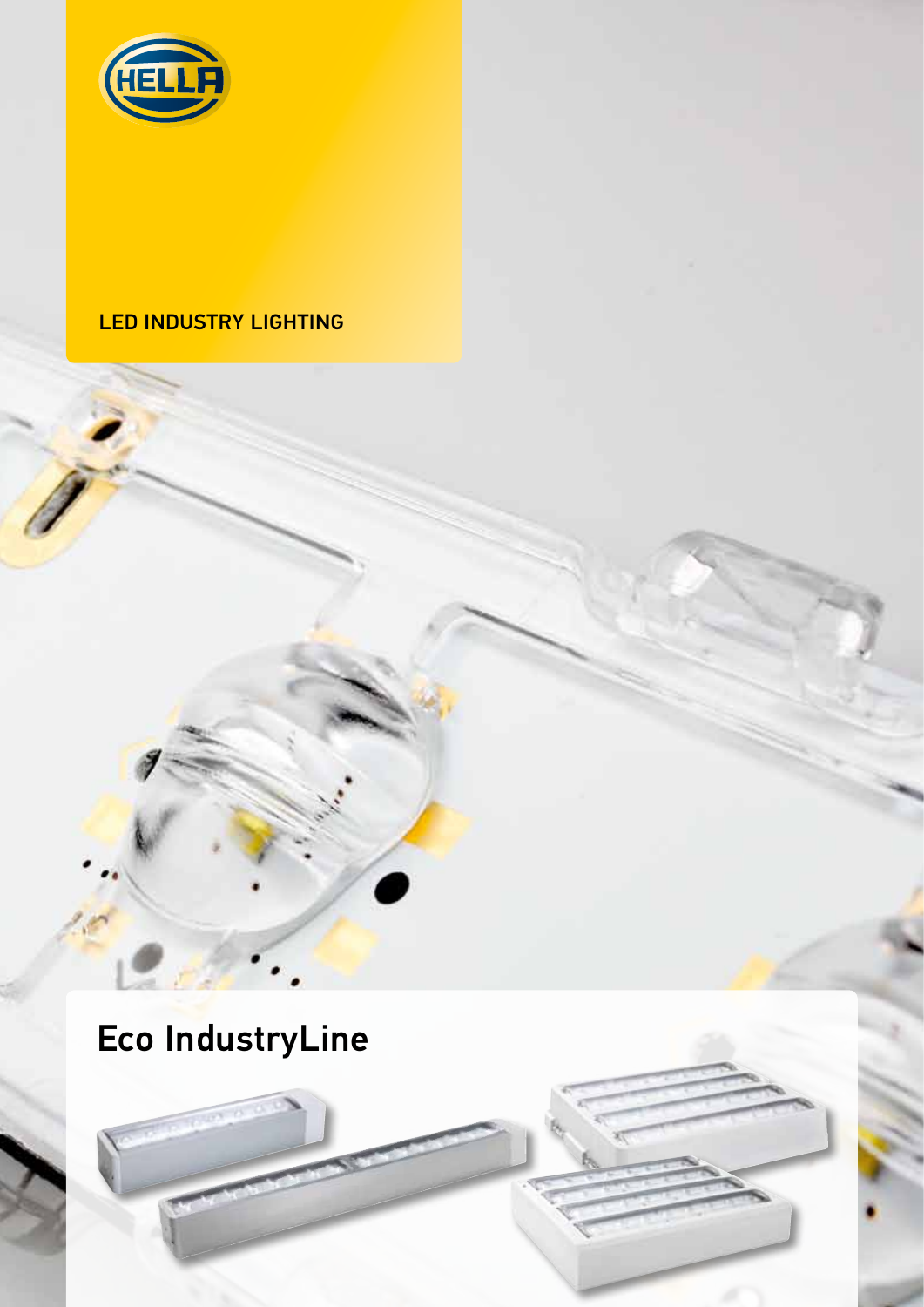

The modern LED Eco IndustryLine from HELLA, paired with smart energy management, makes lighting more efficient and "greener", thereby enabling a more responsible use of resources.

With 20 years of experience in LED technology, HELLA is a pioneer in the development of vehicle lights. HELLA has adapted this know-how to changing demands and transformed it to develop the Eco IndustryLine product line. The proven LED modules, also found in the Eco StreetLine street lighting series, can be used individually with the help of new light housings and application-specific optics.

### A modular concept for improved lighting and a greater sense of security.

The key to optimal lighting is light distribution that is always suited to its application area – efficiently-employed light and an extremely homogeneous light distribution are what make HELLA LED modules stand out.

The modular construction allows the decoupling of the light module from its housing. Thanks to integrated ballast electronics and a single connector, the module may be easily exchanged via the Plug & Play system at any time.

There is a housing for ceiling mounting for various application areas: as a single-module light with 1,250 lm and 15 Watt / 1,700 lm and 21 Watt power consumption, as a double-module light with 2,500 lm and 30 Watt / 3,400 lm and 42 Watt and as a quadruple-module light with 5,000 lm and 60 Watt / 6,800 lm and 84 Watt power consumption.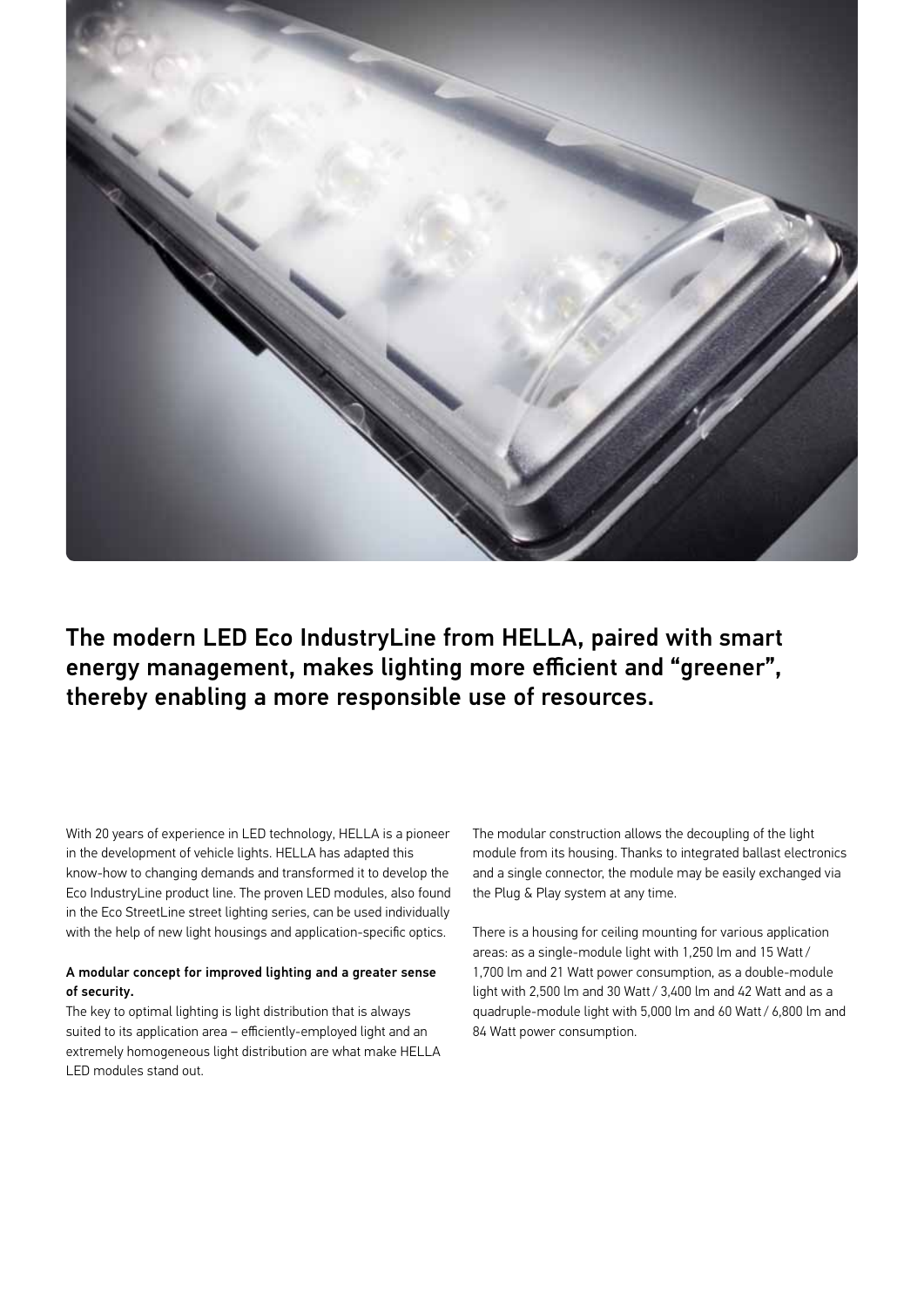# A module for many applications



# Optical concept

- $\rightarrow$  To capture the entire LED luminous flux
- → Light distribution by means of reflection and projection though free-form lenses
- ➔ High optical efficiency



#### P-optics

Right-angle, asymmetrical variance of distribution, specially designed to illuminate parking garages. Through greater range of coverage in the direction of the parking space, the space itself is completely illuminated, whereas in the direction of the carriageway the range of coverage and, as a result, glare, are reduced. 2 parking spaces are illuminated widthwise (installation at every other parking space). For use in parking decks, subterranean garages – for new construction and refurbishments.



#### I-optics

Wide rotationally-symmetrical light distribution for multifunctional, universal application. For use in filling stations, parking garages, and parking decks.



#### WW-optics

Particularly narrow, single-plane emission for indirect illumination of walls, facades, or billboards.





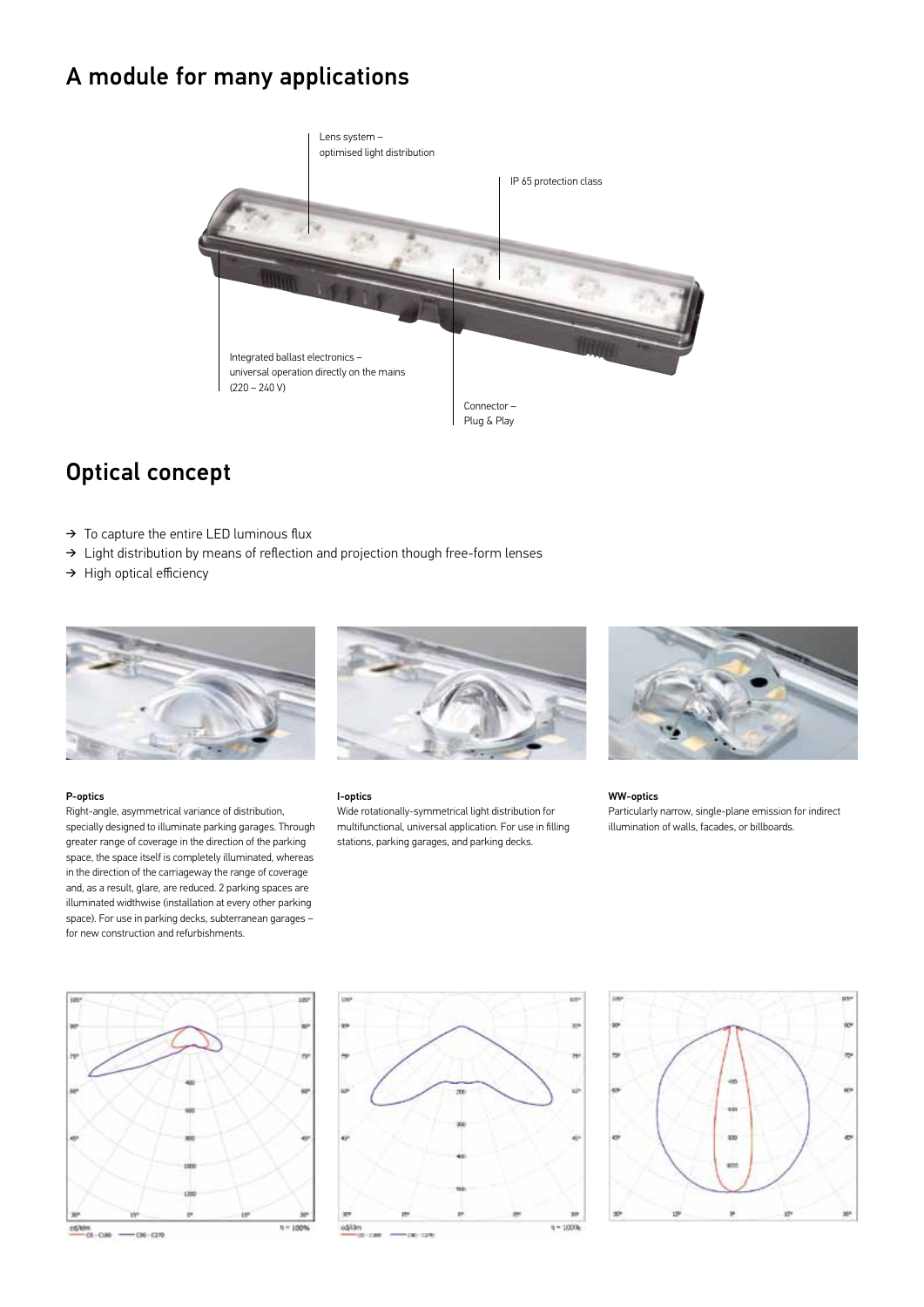### Housing for ceiling mounting

Time-optimised installation, maintenance, and contacting

| <b>Overview Eco IndustryLine</b>                                                                                                                                                                                       | <b>Number</b><br>of LED<br>modules | Customer's<br>cable routing | <b>Electrical connection</b>                    | Preassem-<br>bled<br>cable<br>(3 x 1 mm <sup>2</sup> ) | Part number     | Packing unit |
|------------------------------------------------------------------------------------------------------------------------------------------------------------------------------------------------------------------------|------------------------------------|-----------------------------|-------------------------------------------------|--------------------------------------------------------|-----------------|--------------|
| Single-module functional light<br>1,250 lm / 1,700 lm - Connection box<br>or connection cable                                                                                                                          |                                    |                             | With connection box                             | 0 <sub>m</sub>                                         | 8NF 011 449-007 | 8            |
|                                                                                                                                                                                                                        | $\overline{1}$                     | Flush-mounted               |                                                 |                                                        | 8NF 011 449-008 | $\mathbf{1}$ |
|                                                                                                                                                                                                                        | $\overline{2}$                     |                             |                                                 |                                                        | 8NF 011 600-007 | 6            |
|                                                                                                                                                                                                                        |                                    |                             |                                                 |                                                        | 8NF 011 600-008 | $\mathbf{1}$ |
| Single-module functional light<br>1,250 lm / 1,700 lm - Connection cable                                                                                                                                               | $\mathbf{1}$                       | Surface-mounted             | Without connection box,<br>with a strain relief | 5m                                                     | 8NF 011 449-017 | 8            |
|                                                                                                                                                                                                                        |                                    |                             |                                                 |                                                        | 8NF 011 449-018 | $\mathbf{1}$ |
|                                                                                                                                                                                                                        | $\overline{2}$                     |                             |                                                 |                                                        | 8NF 011 600-017 | 6            |
|                                                                                                                                                                                                                        |                                    |                             |                                                 |                                                        | 8NF 011 600-018 | 1            |
| <b>Contract Contract of Contract Contract Contract Contract Contract Contract Contract Contract Contract Contract</b><br>Double-module functional light<br>2,500 lm / 3,400 lm - Connection box<br>or connection cable | $\overline{1}$<br>$\overline{2}$   | Surface-mounted             | Without connection box,<br>with a strain relief | 10 <sub>m</sub>                                        | 8NF 011 449-027 | 6            |
|                                                                                                                                                                                                                        |                                    |                             |                                                 |                                                        | 8NF 011 449-028 | 1            |
|                                                                                                                                                                                                                        |                                    |                             |                                                 |                                                        | 8NF 011 600-027 | 6            |
|                                                                                                                                                                                                                        |                                    |                             |                                                 |                                                        | 8NF 011 600-028 | $\mathbf{1}$ |
| Quadruple-module functional light<br>Surface mounted light                                                                                                                                                             | 4                                  | Surface-mounted             | With connection box                             | 0 <sub>m</sub>                                         | 8NF 011 376-007 | $\mathbf{1}$ |
| 5,000 lm / 6,800 lm - Aluminium housing                                                                                                                                                                                | 4                                  | Surface-mounted             | Without connection box                          | 5 <sub>m</sub>                                         | 8NS 011 376-017 | $\mathbf{1}$ |
| Quadruple-module functional light<br>Surface mounted light<br>5,000 lm / 6,800 lm - PC-housing                                                                                                                         | 4                                  |                             |                                                 | 10 <sub>m</sub>                                        | 8NS 011 376-017 | 1            |
|                                                                                                                                                                                                                        | 4                                  | Recessed-mounted            | With connection box                             | 0 <sub>m</sub>                                         | 8NF 011 758-007 | $\mathbf{1}$ |
| Quadruple-module functional light<br><b>Recessed light</b><br>5,000 lm / 6,800 lm - Aluminium housing                                                                                                                  | 4<br>* Without LED modules         |                             | Without connection box                          | 5m                                                     | 8NF 011 758-017 | $\mathbf{1}$ |

### The advantages of the LED industrial module

 $\rightarrow$  Use of tried and tested materials and electronic components

 $\rightarrow$  Guaranteed technology

 $\rightarrow$  5-year warranty on the LED module

 $\rightarrow$  Integrated thermal management

 $\rightarrow$   $\,$  80 % minimum luminous flux after an average life of 50,000 hours

 $\rightarrow$  Built-in overheating protection

 $\rightarrow$  At least 20 years availability of parts

 $\rightarrow$  Optimal light distribution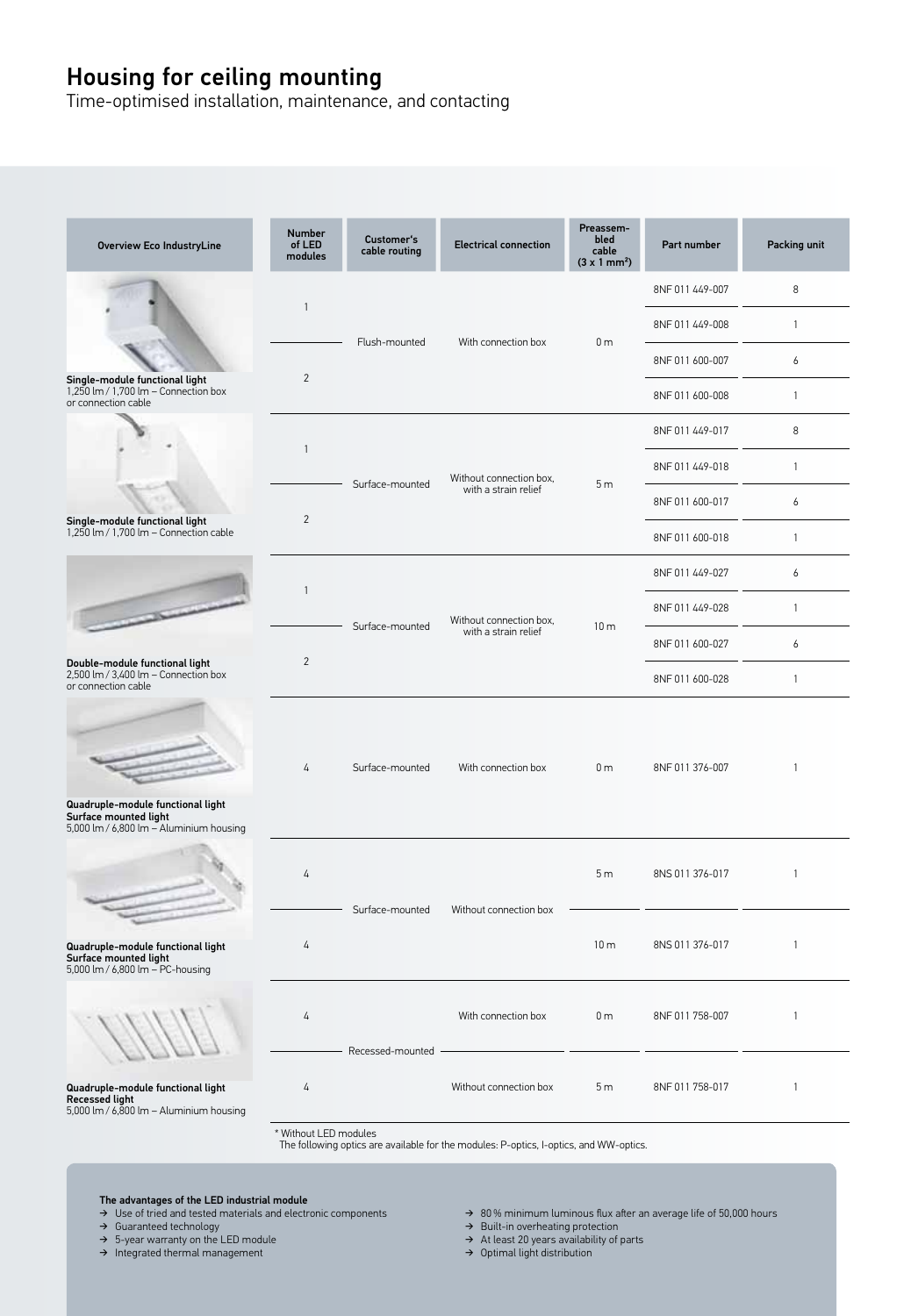# References for the universal Eco IndustryLine